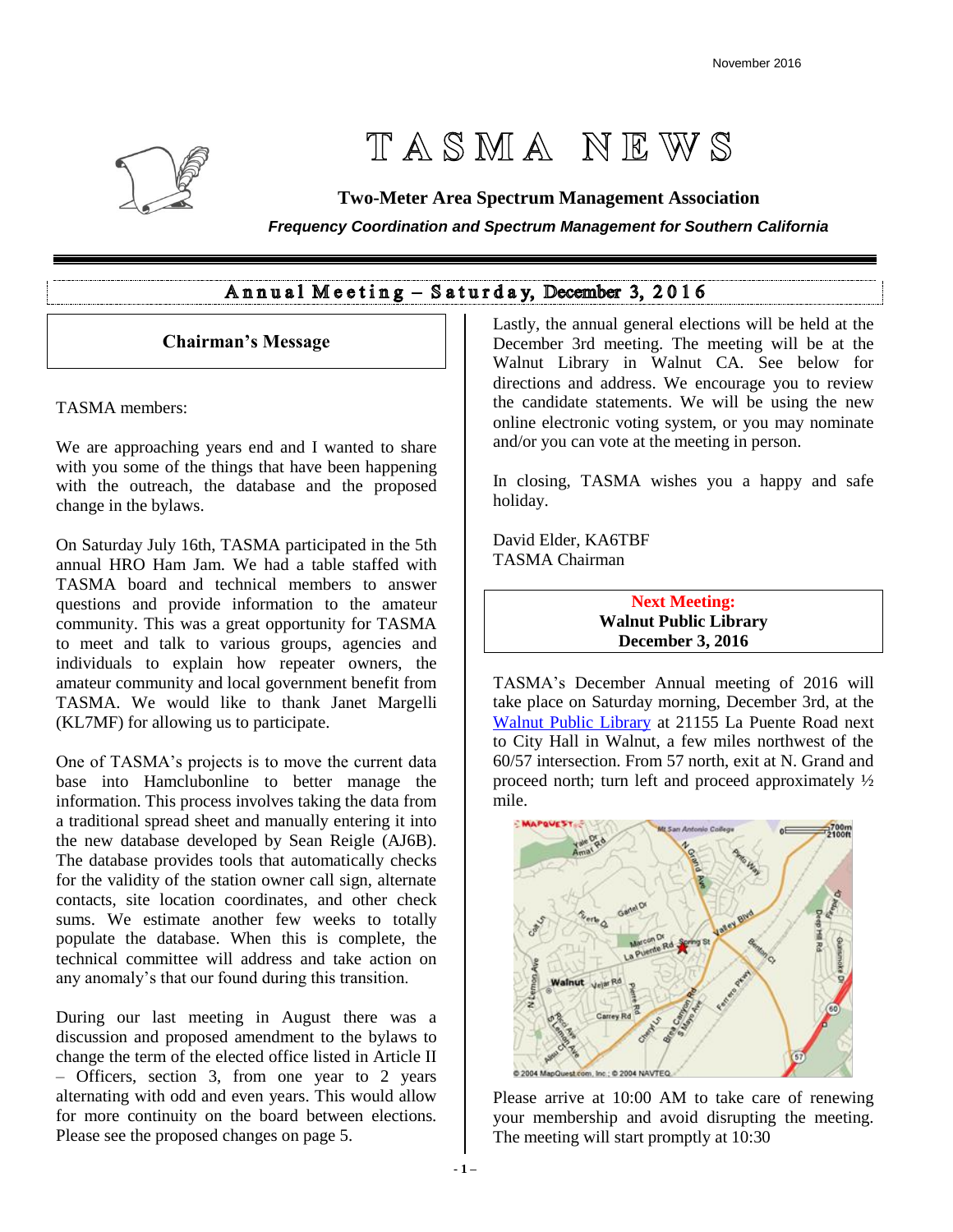# **General Meeting Minutes**

#### **Saturday, August 6, 2016**

Walnut Public Library 21155 La Puente Road Walnut, CA 91789

## NOT APPROVED

- 1. Registration: N6ISY W6TNY N6JO N6USO W6TNA KD6DDM KA6TBF N6GYY AJ6B W6DVE KC6BEU
- 2. Call To Order

With quorum present, meeting was called to order at 10:35am.

3. Introductions

All in attendance introduced themselves and the group(s) they represent, if any.

4. Approval of Previous Minutes

Bert N6USO motioned to approve minutes from April 2, 2016 general meeting with no corrections, passed unanimously.

5. Treasurer's Report Tina W6TNA's report was in the newsletter, current bank balance at end of February is \$7964.51.

6. Technical Committee Report

Chuck N6GYY gave report of technical committee activity. Please see the report published in the July 2016 newsletter

7. TASMA Database Report

Sean AJ6B gave report on current state of the TASMA database.

8. Board Member at Large Report Dave KD6DDM gave his report about the HRO Ham Jam and the continuing efforts on those presentations.

9. Vice Chairman Report Delia KR6AFT was not present and report was in the newsletter.

10. Chairman Report Dave KA6TBF gave report on current state of **TASMA** 

- 11. Old Business TASMA investigating coordinating a Wires-X calling frequency into the Southern California band plan.
- 12. New Business

a. Discussion regarding changing bylaws from two year terms to alternating two year terms where 3 of the board would be elected on even years and 2 of the board would be elected in odd years. This would allow for more continuity on the board between elections. MOTION to place on ballot passed by Bert N6USO.

b. Dave KA6TBF nominated for Chairman.

c. Delia KR6AFT nominated for Vice-Chairman.

d. Sean AJ6B nominated for Secretary.

e. Treasurer position is open.

f. Dave KD6DDM nominated for Member at Large.

- 13. Open Forum Request from the membership to have Yeasu make a presentation about Wires-X digital update.
- 14. Next General Meeting is December3, 2016. Location will be announced prior to meeting.
- 15. Adjournment

Motion to adjourn by Joe N6JO passed unanimously by 11:39am.

Meeting minutes created by Sean Reigle, AJ6B, Secretary on 11/18/16.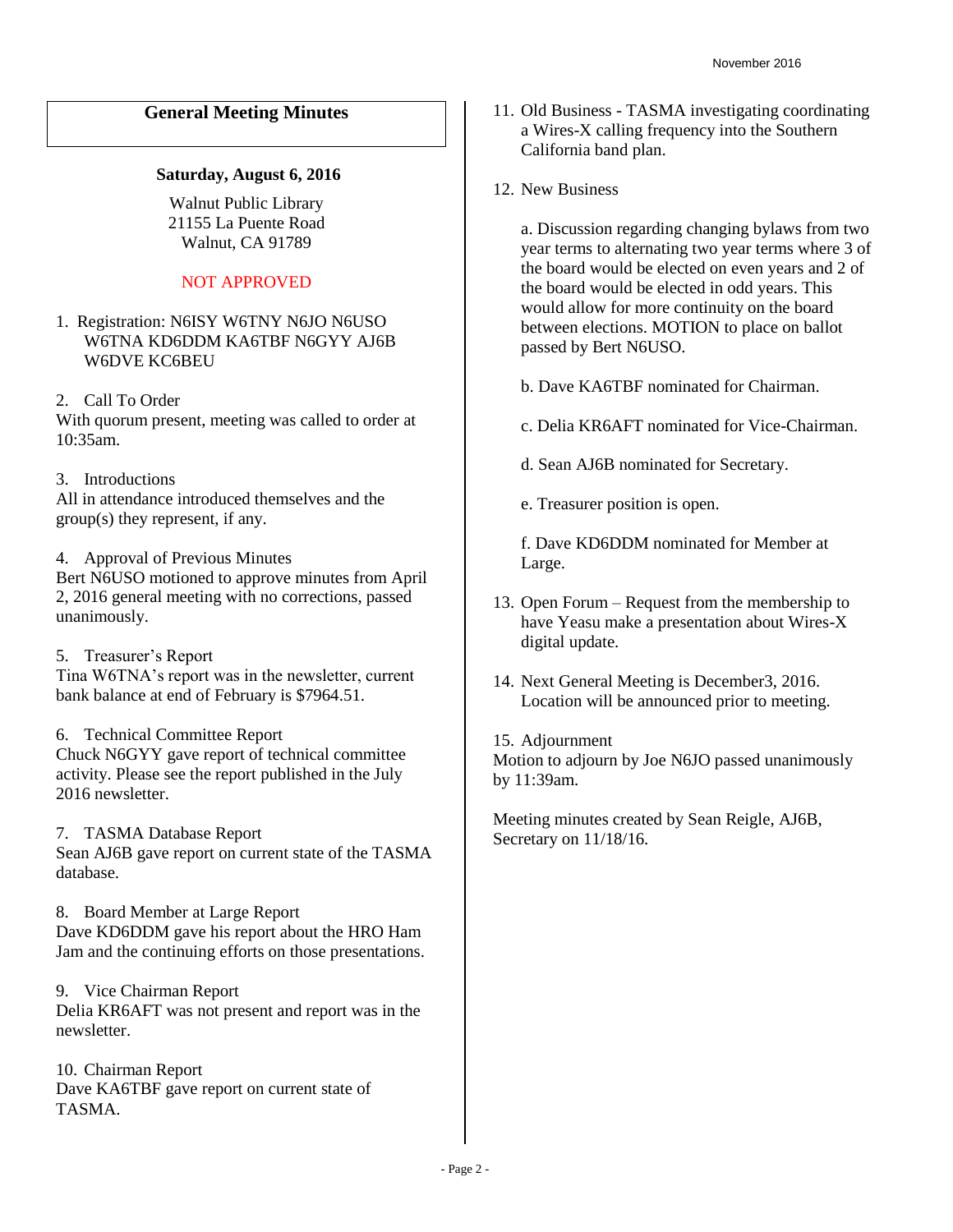#### **Agenda** TASMA General Meeting December 3, 2016

- 1. Registration
- 2. Call to Order
- 3. Introductions
- 4. Approval of Previous Minutes
- 5. Treasurer Report
- 6. Correspondence
- 7. Committee Reports
- 8. Unfinished Business
- 9. Election of Officers
- 10. New Business
- 11. Next General Meeting is April 1, 2017

Location TBD

12. Adjournment

#### **ARLB042**

ARRL once again is calling on its members to urge their US Senators to support the Amateur Radio Parity Act (H.R. 1301) when it comes up in the Senate during the "lame duck" session of Congress that adjourns in mid-December. The House of Representatives approved the bill in September, but if the Senate does not follow suit, the bill will die, and the entire process will have to be repeated. ARRL Hudson Division Director Mike Lisenco, N2YBB, who chairs the ARRL Board's Legislative Advocacy Committee and has been heavily involved in efforts to move H.R. 1301 forward, said today, "The clock is ticking." For more information visit the link below.

[https://www.congress.gov/bill/](https://www.congress.gov/bill/114th-congress/house-bill/1301/text)114th[congress/house-bill/1301/text](https://www.congress.gov/bill/114th-congress/house-bill/1301/text)

## **Treasurer's Report**

| <b>Starting Balance June 2016</b><br>Deposits<br><b>Expenses</b><br>Ending Balance June 2016              | \$7,814.51<br>\$150.00<br>\$ 200.00<br>\$7,964.51                       |
|-----------------------------------------------------------------------------------------------------------|-------------------------------------------------------------------------|
|                                                                                                           |                                                                         |
| <b>Starting Balance July 2016</b><br>Deposits<br><b>Expenses</b>                                          | \$7,964.51<br>\$<br>$\Omega$<br>\$<br>0                                 |
| Ending Balance July 2016                                                                                  | \$7,964.51                                                              |
| <b>Starting Balance August 2016</b><br>Deposits<br>Expenses<br><b>Ending Balance August 2016</b>          | \$7,964.51<br>\$195.00<br>\$<br>$\boldsymbol{0}$<br>\$8,159.51          |
| <b>Starting Balance September 2016</b><br>Deposits<br><b>Expenses</b><br>Ending Balance September 2016    | \$8,159.51<br>\$359.00<br>$\begin{matrix} 0 \end{matrix}$<br>\$8,518.51 |
| <b>Starting Balance October 2016</b><br>Deposits<br><b>Expenses</b><br><b>Ending Balance October 2016</b> | \$8,518.51<br>\$280.67<br>\$<br>$\boldsymbol{0}$<br>\$8,799.18          |

# **Technical Committee Report**

The current members of the committee are:

| Chuck Messel | N6GYY |
|--------------|-------|
| Sean Reigle  | AJ6B  |
| Keith Kasin  | AI6BX |
| Greg Madden  | WO9P  |

The technical committee has been a bit less busy lately, with everyone doing their share, it has become quite manageable. I want to thank all the members of the technical committee for donating their time and expertise to TASMA and the Amateur community.

Our meeting on July 9th was detailed with:

- \* 21 cases to review
- \* 5 of the cases being new business.
- \* Interference complaints: I am happy to say that this meeting we had no interference complaints. We did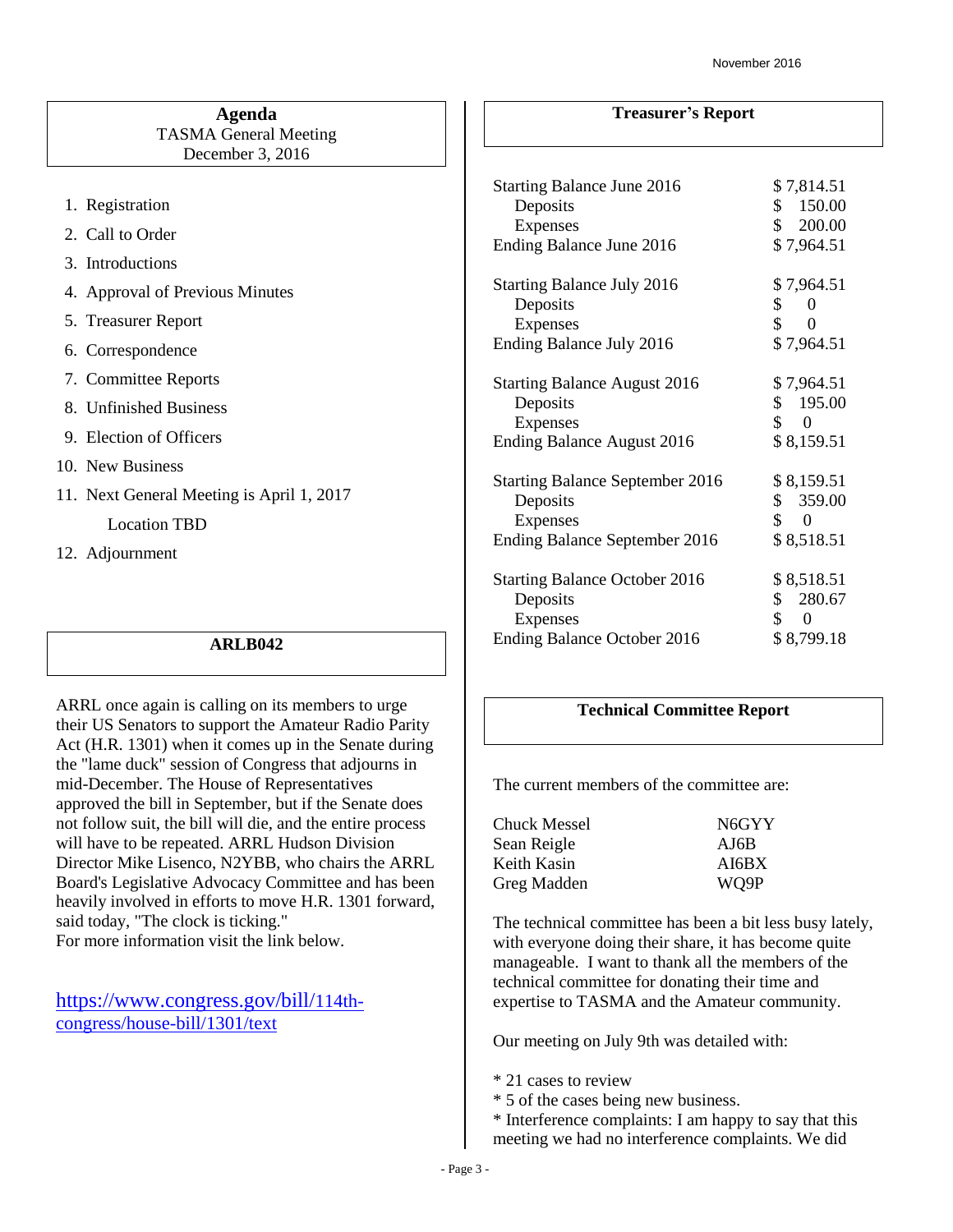have one inquiry, but after discussing what constitutes harmful interference, no complaint was filed.

Our last technical meeting was November 5th and we will be posting the minutes on the website as soon as they are completed.

\* The trend for interference complaints in user bases interfering with adjacent repeaters, rather than actual issues between the repeaters, has tapered off. I believe that we will continue to see this taper off as we implement a more conservative approach when doing the case studies for new repeaters. We are encouraging co-channel agreements where we feel there might be an overlap of user base.

\* "Off the air" - We rely on you to help be our eyes and ears, especially in areas outside the LA/Orange County area. Reporting repeaters that are off the air is a great way to help us open up frequencies. It is also a good way to find a frequency pair for yourself or your club.

Recently it was asked if a complaint could be filed for a repeater interfering with a simplex frequency. This falls more under the heading of being reported as an observation. Observations are always welcome, as we rely on the Amateur community to give us much of our information on what is happening on the 2 meter band. So please, if you hear something that you think might be of interest to us as frequency coordinators, or you just want to ask a question about our procedures, please let us know.

Comments are always welcome. Send any comments or suggestions to the appropriate addresses on our website.

7 3 Chuck Messel, N6GYY Chairman -Technical Committee

## **Vice Chairman's Report**

The Radio Rodeo is an interoperability training exercise held in several counties simultaneously, with each providing a local site for participants of that County. In past years Orange, Riverside, San Diego, Santa Barbara and Ventura have participated.

Participating government agencies bring their communications vehicle to the Radio Rodeo site, set it up and then participate in structured radio testing on all interoperability channels over all public safety frequency bands. This is an opportunity for agency personnel to test the radio equipment and ensure proper programming and functionality of the radios. Orange County sites have hosted vehicles operated by law enforcement, fire service, public works, and RACES organizations.

RACES testing with Orange, Riverside and San Bernardino County was conducted on a 70-centimeter repeater on Santiago Peak, as well as on the OCRACES 449.100 MHz repeater and on the Cactus Intertie linked repeater system.





On the local level, Net Control successfully communicated with N6PRL in the OC Sheriff's Samantha II trailer, and with the other on-site "players," including Anaheim RACES, MESAC, IDEC, Laguna Beach RACES, and Mission Viejo RACES on the OCRACES 2-meter repeater!

As the event coordinator for Orange County, I help create an opportunity for participants to view other vehicles and see the radio capabilities available in Orange County, and that includes the amateur radio 2 meter.

Delia Kraft, KR6AFT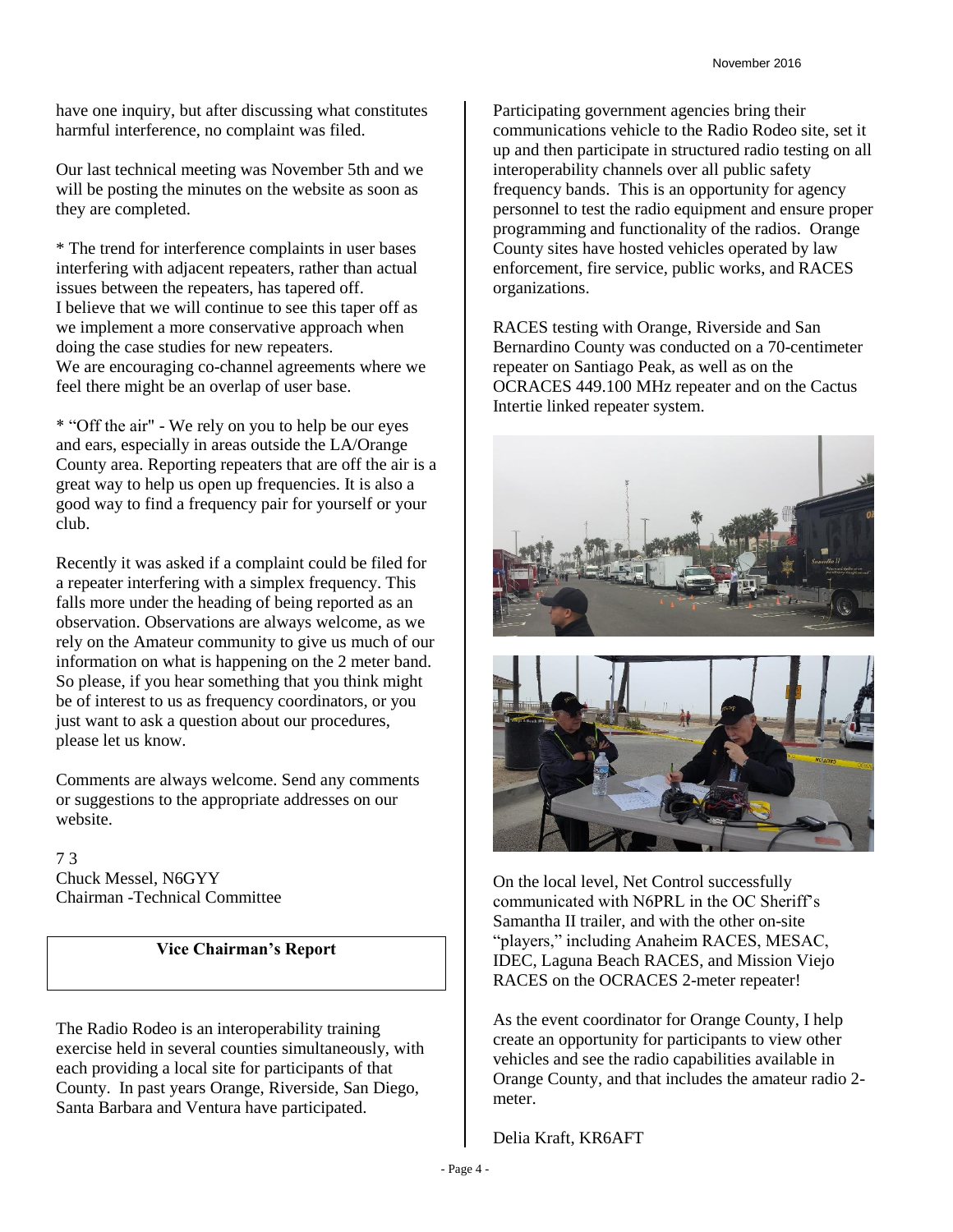## **Member at Large Report**

Greetings TASMA Members,

Hope you have had a good year as I have. As you may, or may not, know, I will be scheduled for surgery this December and will likely not make the General meeting. I am running for Member at Large again this year, so your vote would be appreciated. Hope you all have wonderful holidays this year….

73 David Summers, KD6DDM

**Candidate Statement For Chairman 2016**

Hello everyone. I would like to offer my services to TASMA as Chairman.

Having served on the TASMA board in various positions, including - Member at Large, Secretary, Vice Chairman and currently the Chairman. During my tenure as Chairman TASMA continues to make great strides in improving, modernizing and communicating with its members and its constituents.

In addition, I have put forth a great effort in insuring that we continue to be transparent and informative by our outreach efforts with the amateur community If elected, I will continue to work with the board, the technical committee and the amateur community to improve TASMA. I will also continue our outreach program to gain the trust and understanding of the needs of the repeater organizations and their users.

I appreciate your support and hope that I have gained your trust and that you will allow me to continue working with TASMA in this position.

Respectfully: David Elder, KA6TBF

#### **BOARD OF DIRECTORS**

| David Elder          | KA6TBF | Chairman              |
|----------------------|--------|-----------------------|
| Delia Kraft          | KR6AFT | Vice-Chairman         |
| Sean Reigle          | AJ6B   | Secretary             |
| Tina Bremer          | W6TNA  | Treasurer             |
| David Summers KD6DDM |        | Board Member at Large |

#### **TECHNICAL COMMITTEE MEMBERS**

| <b>Member</b>      | Call  | <b>Committee Position</b> |  |  |  |
|--------------------|-------|---------------------------|--|--|--|
| Chuck Messel N6GYY |       | Chairman                  |  |  |  |
| Sean Reigle        | AJ6B  | Secretary                 |  |  |  |
| Keith Kasin        | AI6BX | Member                    |  |  |  |
| Greg Madden WQ9P   |       | Member                    |  |  |  |

# **PROPOSED BYLAW CHANGES**

#### **CURRENT**

**ARTICLE II - OFFICERS**

**Section 3. TERM OF OFFICE** The term of the elected office shall be one (1) year commencing January 1 and concluding December 31, or concluding with the election of his successor.

#### **PROPOSED CHANGE**

#### **ARTICLE II - OFFICERS**

**Section 3. TERM OF OFFICE** The term of the elected office shall be two (2) years commencing January 1 and concluding the following December 31, or concluding with the election of their successor. The chairman, secretary and treasurer shall be elected on even years and vice-chairman and member at large shall be elected on odd years.